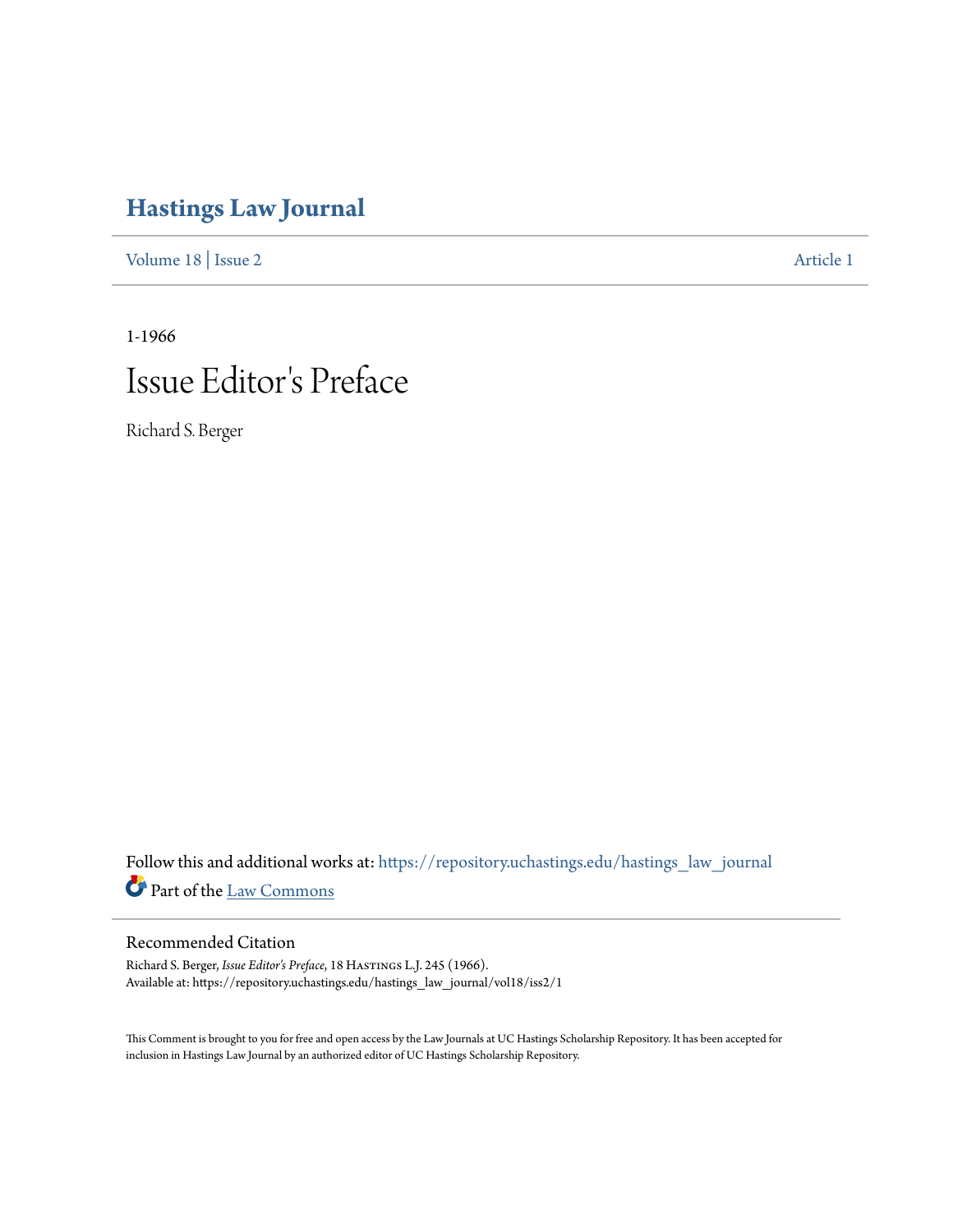## *Issue Editor's Preface*

For law to fulfill the needs of society it must respond to the everchanging social structure it seeks to limit and control. Nowhere is thisprinciple more applicable than when dealing with trusts and wills. Both of these areas of law have come to us from English common law, but not in their original form. They have been encumbranced by intricacies, traps and delays resulting from statutory innovations and judicial interpretations and misinterpretations which have become imbedded through *stare decisis.* This confusing melange would seem to be the primary cause of the excessive amount of litigation in the fields of trusts and wills. Hopefully, the following articles, whether they merely summarize existing law or criticize and suggest reform, will clarify the present status of the law and promote thought on how the law, as a living system, can best develop.

The Rule Against Perpetuities has confounded not only law students but also courts and attorneys. This is especially true in California, where recent additions to the Civil Code have apparently expanded the usual rule. Professor Lewis M. Simes has traced the California rule from 1951 to its present form. His analysis and conclusion, that a portion of the new statute may be unconstitutional, demands investigation.

Professor Paul G. Haskell, in a most scholarly discussion, argues for a liberalization of the rules allowing deviation from distributive terms of trusts. His critical analysis paves the way for possible removal of an undesirable element in the law of trusts.

The problems raised when a domiciliary of a non-community property state removes himself and his property to a community property jurisdiction have received varied treatment by the courts. Professor Norvie L. Lay combines a comprehensive analysis of the California quasi-community property legislation with a comparison of the less adequate methods used by the seven other community property states to handle these problems.

Mr. Kurt H. Pyle attacks the decisions interpreting the California pretermitted heir statute, paying particular attention to the recent cases of *Estate of Lipovsky and Estate of Torregano.*

Mr. David L. Samuels points out problems most often encountered by an attorney dealing with trusts and wills. Although the article is designed as a review of practical problems rather than a discussion df cures, the practitioner would be well advised to heed the proffered advice.